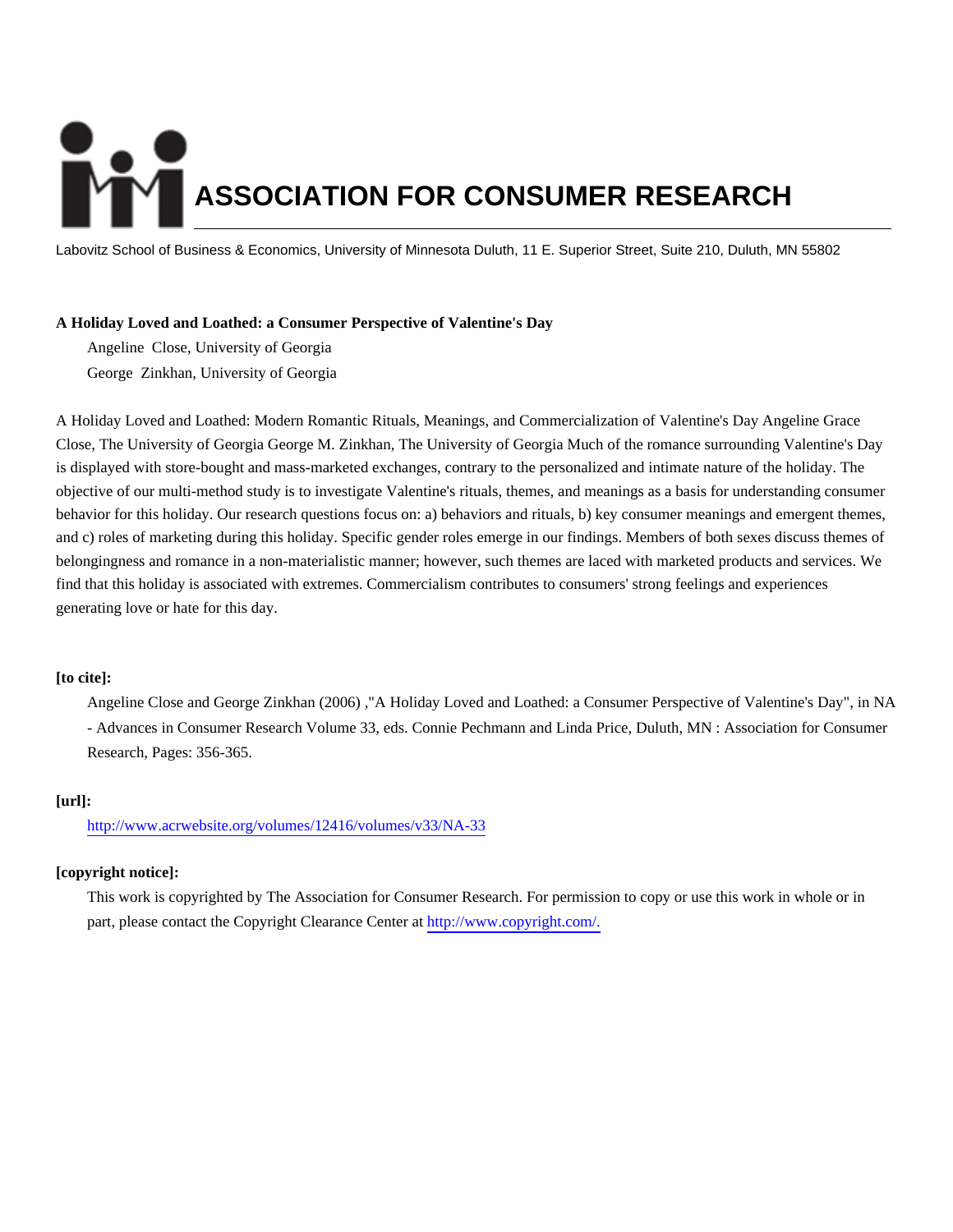# **A Holiday Loved and Loathed: A Consumer Perspective of Valentine's Day**

Angeline Close, University of Georgia George M. Zinkhan, University of Georgia1

# **ABSTRACT**

From a consumer perspective, we investigate the behaviors, rituals, meanings, and themes associated with Valentine's Day as it is "celebrated" in the U.S. The objective of our multi-method study is to provide insight into Valentine's-related rituals, themes, and meanings as a basis for understanding consumer behavior for this holiday. We seek to add to conventional thinking about the impact of Valentine's Day on various consumers in the U.S. We analyze consumer diaries, online postings, group interviews, surveys, and in-store observations to address three distinct research questions. Our research questions focus on: a) behaviors and rituals (both instore and in the private sphere), b) key consumer meanings and emergent themes, and c) roles of marketing communications during this holiday. We report various behaviors and rituals and key meanings behind such actions. We find that this holiday is associated with extremes (e.g., consumers either love it or hate it). Commercialism and marketing communications contribute to consumers' reactions to this holiday by fostering materialism, togetherness, and gender roles. At the same time, there are strong anticonsumerism and anti-commercialism sentiments. We discuss consumers' perspectives on this holiday and suggest avenues for future consumer research on this unique holiday.

# **INTRODUCTION**

Valentine's Day and the surrounding season is a time for rituals and romance in the U.S. This holiday is worthy of study due to the unique consumption, gift/card exchange, grooming, dating, and romance-based consumer behaviors associated with this holiday. Some of these Valentine's-related behaviors are ritualized to an extent. In a general sense, rituals organize life and give it meaning. Ritualized behaviors are important to study as they may propose consumer behavior principles, which in turn lend marketers to product and service positioning opportunities (Arnould, Price, and Zinkhan 2004, p. 93). Consumer rituals for this holiday are especially enacted by individuals in romantic relationships. Valentine's Day is generally known as the day for celebrating romantic relationships; yet, this day also celebrates other nonromantic relationships as well (e.g., familial, friendly).

For any type of relationship, however, this holiday celebrates commercialism and spending. This socially constructed, massmarketed day and surrounding season is the stimulus for many consumers to purchase romantic goods (e.g., roses, chocolate, jewelry) and services (e.g., massage certificates, vacations) for both themselves and for their significant other. Furthermore, this holiday entices many to exchange "Valentines" or similar greeting cards for romantic partner(s), friends, and family members. In fact, over onebillion dollars worth of Valentine's Day cards sell annually in the U.S.

It is not to say that all consumers look forward to or even like this day of romance and rituals. For some, Valentine's Day serves as a somewhat unwelcome reminder of their "single status". For others, it is a time when society suggests that money should be spent as an indicator of affection. In fact, this holiday can be a source of obligation, self-loathing, and/or disgust for various segments of the population. Such sentiments entail their own distinct rituals for this holiday (e.g., singles nights at clubs; self-gifts).

We believe that it is important to understand this commercial holiday from a consumer perspective. We focus on three research questions:

- *RQ1: What are the consumer behaviors and rituals associated with Valentine's Day?*
- *RQ2: What are some key consumer meanings and emergent themes associated with the holiday?*
- *RQ3: What roles do marketing communications play in shaping the holiday?*

We address these questions via multiple methods of data collection, including: a) consumer diaries, b) online postings, c) surveys, d) group interviews, and e) in-store observations.

The following section reviews relevant social science research on rituals and gift exchange. Next, we describe our methods of data collection. We then report and discuss the findings.

# **LITERATURE REVIEW**

#### **Rituals and Valentine's Day**

Rituals are sets of multiple, symbolic behaviors that: a) occur in a fixed sequence, and b) tend to be repeated periodically (Solomon 2002). We analyze the holiday further as it pertains to a variety of classifications of rituals. Valentines Day is a holiday that is associated with a variety of cultural rituals. Cultural rituals are behaviors that occur in a relatively fixed sequence that are repeated periodically (Arnould, Price, and Zinkhan 2004). Other types of rituals that may be associated with this holiday are religious, magical, aesthetic, calenderical, and rites of passage (Arnould, Price, and Zinkhan 2004).

Such rituals may be further categorized as primarily personal rituals, ethological rituals, or consumer rituals. Personal rituals are those repeated behaviors that are performed via an individual's emotions and desires. Ethological (e.g., greeting, mating) rituals, however, are a component of biology (Rook 1985). Consumer rituals include possession, grooming, divestment, and exchange. Possession rituals occur when a product moves from the market to the place of consumption (e.g., home, workplace). Grooming rituals are often private behaviors that assist with transforming the private self to the public self and vice versa. Possession rituals may be grooming rituals, in the event that the individual is cleaning, polishing, or restoring the self or the extended self. Divestment rituals are performed as an individual dispossesses something (e.g., a grandmother's wedding ring). Exchange rituals (e.g., rites of passage) are often associated with gift giving and receiving. We note that rituals exist in cycles, which may be global consumption rituals (Rook 1985; Arnould et al. 2004). In any sense, rituals, often retail and market driven, organize life and give it meaning or purpose and may be apparent in various Valentine's-related behaviors.

#### **Gift Giving and Exchange**

A substantial portion of academic literature associated with Valentine's Day is devoted to the study of gift exchange (generally gift giving). For instance, the French anthropologist Marcel Mauss

<sup>1</sup>Thank you to the informants who contributed to this study.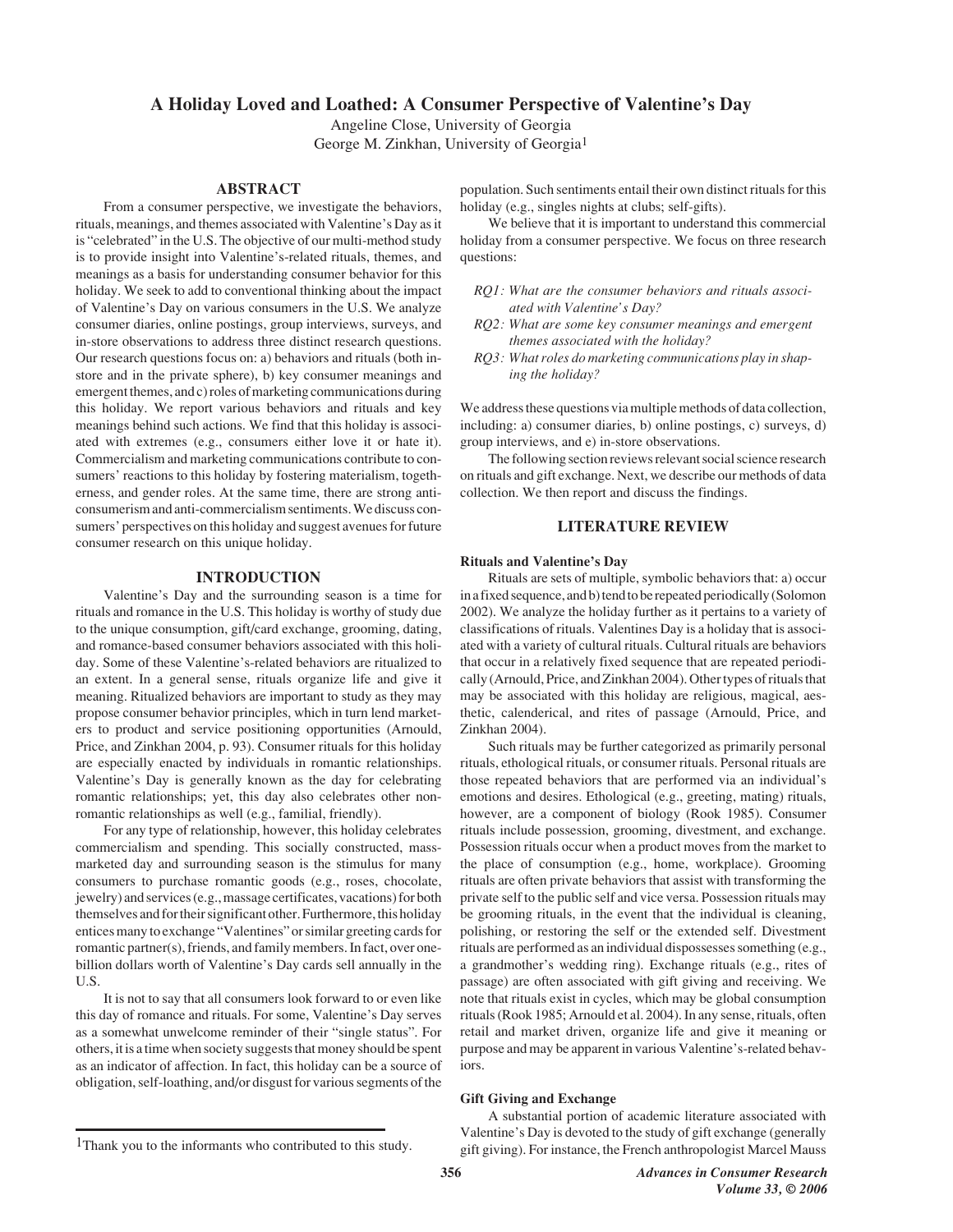concludes that reciprocity motivates gift giving (1925). Since that time, pioneering insights have been added to that observation. Sherry (1983) combines anthropology (a social aspect) and consumer research (a psychological aspect), to create a macro-model of the gift exchange process. He recommends that the "reformulation" stage (the final stage of the gift giving process) should be studied thoroughly, as knowledge in this area is crucial to understanding the socio-psychological dynamics of gift giving (Sherry Jr. 1983, p.165). We consider these dynamics as important for understanding Valentine's gift exchange and related rituals.

Goodwin, Swift, and Spiggle (1990) also examine motivations associated with gift-giving. They propose that gift giving is a product of either voluntary or obligatory motives; time, money restraint, and many consumer behaviors are affected by these motives. Belk and Coon (1991; 1993) explain how such motivations have traditionally been viewed from either an economic or a social model of exchange—inappropriate for romantic gift exchange.

Belk and Coon (1993) confirm that more emphasis should be placed on a modernized representation, such as the Model of Agapic Love. This model focuses on gift giving from a pure, unselfish, and altruistic viewpoint. Such a love-oriented model applies to a study by Huang and Yu (2000). Huang and Yu (2000) focus on a survival analysis for gift giving in a romantic relationship. They claim that links exist between gift consumption amongst partners and the length of the romantic relationship. Their findings apply to gift exchange for Valentine's Day; however, their study is not specific to the holiday, as are the following studies.

Netemeyer, Andrews and Durvasula (1993) contribute a study entirely focused on Valentine's gift giving. They show how three behavioral intention models may be applied to both planned and voluntary behavior. Otnes, Ruth, and Milbourne (1994) study attitudes toward Valentine's gift exchange from the *male* perspective. They find that males have motives with respect to: purpose, gift/card giving, and the reasoning behind *why* males choose to engage in or opt out of the gift giving. Polonsky, Neal, Rugimbana, King, Bowd, and Porter (2000) follow the Otnes et al. (1994) study, and confirm the themes of obligation, self-interest, and altruism. In contrast, Polonsky et al. find that either obligation or self-interest is always present.

Few prior studies focus on non-gift rituals associated with this Valentine's Day. Thus, one of our research questions focuses on exploring a more comprehensive account of consumer behaviors for this holiday. We will now discuss the methods we used to address the research questions.

#### **METHODS**

Table 1 summarizes our methods and informants, sample sizes, timeframe, and relevant details.

#### **Method I: Diaries**

Eighty-eight consumers kept diaries related to their thoughts and behaviors concerning the holiday. The age of diary authors ranged from 18-47, with a mode of 23 years-old. A relatively even distribution of males and females in various relationship statuses completed entries. Diary entries focused on the holiday's: a) cultural rituals, b) male roles, c) female roles, d) enjoyment factor, and e) comparison to other holidays (e.g., meanings, associated marketing communications). Diary entries provide a personalized data source for this more intimate holiday.

 To complement the offline diaries, we analyze online diary entries that have been published on the Internet. Online diary postings are often written under a non-recognizable screen name; such anonymity provides for rich, truthful data concerning individuals' sentiments and experiences with the holiday. While some individuals post with a first name and other information (e.g., age, city of residence), we are not always able to obtain the poster's age or gender.

We used axial, open, and selective coding techniques for data analysis, and grouped similar entries into categories of meaning. Such contributed towards revealing the emergent patterns of each category (Wolcott 1990). The authors reviewed each other's data interpretations until saturation.

#### **Method II: Survey**

For a supplementary perspective, we distributed a twelve-item exploratory survey on Valentine's Day (2003) to college students. We administered one hundred surveys in order to gather insight from individuals in a romantic relationship. We included a screener question (i.e., Are you currently in a romantic relationship?). If the respondent reported to be in a relationship, they were directed to complete the survey. In total, we analyzed sixty-four surveys (thirty-two for each gender).

Survey items questioned the expectations, behaviors, perceptions, and the commercial aspects of this holiday. In addition, respondents indicated their age, gender, and whether they are in a "new relationship" (less than six months) or a more established relationship (six months or more) as suggested by Huang and Yu (2000).

#### **Method III: Focus Group Interviews**

Unlike the survey administered to both genders, we designed a focus group for female college students in a relationship, to encourage discussion without males present. We choose to focus on females for group interviews, as this is a more "female holiday" in the U.S. Furthermore, insight on male perspectives has been examined (e.g., Otnes et al. 1994; Polonsky et al. 2000) in extant literature. The focus group participants included six females (three in a new relationship and three in a more established relationship). An outside moderator served as the discussant. Two researchers took field notes during the session. The researchers debriefed the session and constructed overall themes and sub-themes.

#### **Method IV: In-Store Observations**

By conducting in-store observations, we witnessed aspects of commercial preparation for Valentine's Day. The observations and fieldwork took place in floral departments of two large national grocery store chains and other retailers associated with the holiday. Observations took place at the first location, located in a southeastern city, during the week of and on Valentine's Day 2003. A second round of observations took place at another grocer in a different town, on Valentine's Day 2004. A final round of observations took place in a mid-size southwestern city the weekend before Valentine's Day 2005.

At the outset of our study, we did not intend to focus on one specific kind of human relationship (e.g., heterosexual, homosexual). However, our informants tended to focus on heterosexual relationships or did not specify the type of romantic relationship.

## **FINDINGS**

# **RQ1: WHAT ARE THE CONSUMER BEHAVIORS AND RITUALS ASSOCIATED WITH VALENTINE'S DAY?**

A wide variety of rituals, often retail related, are associated with Valentine's Day. We show five broad interrelated categories and their defining behaviors in Table 2. In light of our research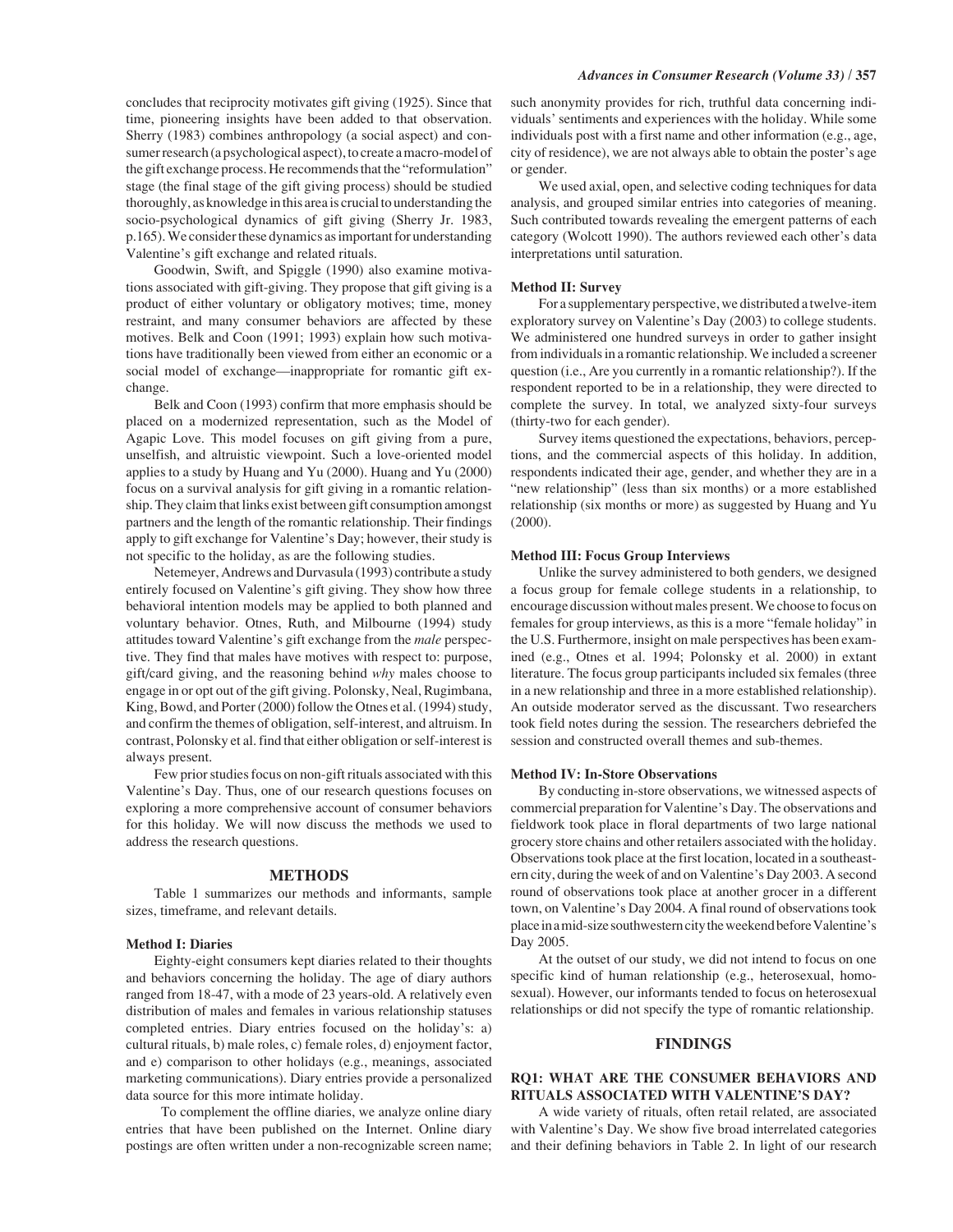| <b>Method</b>                                            | <b>Informants</b>                                                                                                              | <b>Time</b><br><b>Frame</b> | <b>Details</b>                                                                                                                                                              |
|----------------------------------------------------------|--------------------------------------------------------------------------------------------------------------------------------|-----------------------------|-----------------------------------------------------------------------------------------------------------------------------------------------------------------------------|
| <b>Consumer</b><br><b>Diaries</b><br>$(n=88)$            | Undergraduate Students<br>Males and Females<br>Ages 18-47; Mode Age=23<br>Any relationship status                              | $2002 -$<br>2004            | Entries focused on the: a) cultural rituals,<br>b) male roles, c) female roles, d)<br>enjoyment factor, and e) comparison to<br>other holidays.                             |
| <b>Online</b><br>Diaries/<br><b>Postings</b><br>$(n=22)$ | Anonymous posters to online diaries &<br>message boards<br>Males and Females<br>All ages<br>Any relationship status            | $2000 -$<br>2004            | Sources include: diaryland.com,<br>opendiary.com, my-diary.org, pfft.com,<br>diarist.net, mydeardiary.com, marketing<br>science message board, various personal<br>websites |
| <b>Survey</b><br>$(n=64)$                                | College students<br>Males and Females<br>Age 18-22<br>Currently in a romantic relationship                                     | 2003                        | Conducted on Valentine's Day                                                                                                                                                |
| <b>Focus Group</b><br><b>Interviews</b><br>$(n=6)$       | College students<br>Females<br>Age 18-22<br>Currently in a romantic relationship                                               | 2003                        | Moderator's guide covered: rituals,<br>meanings behind the holiday, traditions,<br>reasons, and self-gift giving                                                            |
| <b>In-Store</b><br><b>Observations</b><br>$(n=41)$       | Customers at floral department and<br>associated holiday retailers<br>Males and Females<br>All ages<br>Any relationship status | $2003 -$<br>2005            | Conducted on the week of and on<br>Valentine's Days; field notes taken<br>Conducted in the southeast and<br>southwest                                                       |

| <b>TABLE 1</b>       |  |  |
|----------------------|--|--|
| Methods of the Study |  |  |

objectives, we will not discuss the meanings of *each* of these items; however, we focus on those that contribute to addressing our specified research questions.

#### **Exchanging Gifts and Cards**

Gift and card exchange is the most frequently mentioned behavior. One informant describes how she is just a *partial*conformist to the American norm (Santino 1995, 1996):

Many people in America celebrate Valentine's Day by participating in the same rituals. The most common (gift giving and consumption) rituals are buying your loved one chocolate candy, red roses and wine. I also participate in these typical traditions, but I try and modify them for meaningful reasons. [F, Diary]

This informant, like others, partakes in traditional rituals, yet she maintains a sense of individualism on a day that is otherwise conforming to the consumption and/or exchange of specific products and brands. Valentine's is a day when many *speak of* giving personalized gifts in lieu of the "status quo" gifts of roses, chocolate, stuffed animal, and/or perfume. One way to optimize gift giving is to involve as many senses as possible. One informant describes her gift giving technique:

When I buy my Valentine's Days gifts, I also try to use all five senses. I will purchase some kind of candy for taste, flowers or cologne for smell, a nice dinner with candles so it looks nice, a winter shirt to feel warm in and I like to buy my loved ones a soft sound CD to listen to. [F, Diary]

Personalization is an important element of altruistic gift giving. She continues, as she discusses the importance of considering the preferences and tastes of the recipient:

I always try to put effort in my gift giving and personalize them too. For instance, my mom would prefer flowers and my dad would rather have cologne. So, whoever the person I am shopping for, whether it be my boyfriend, mom or dad I always try to be creative, use all five senses and most importantly show them my love. [F, Diary]

However, it is often more difficult and time intensive to select and purchase personalized gifts on this holiday due to the mass-production of Valentine's-related merchandise online and in on-ground retail locations.

Others view the entire idea of gift giving for this holiday as purely market-driven and store-bought. Many men have learned to "listen to the shelves" and to avoid certain gifts for romantic occasions (e.g., blenders, cleaning supplies). One man takes time to help other gift-givers by specifying what, in his experience, women *do* want for this holiday:

Any way, amigo, if you want her happy always remember: the gift has to shine or smell [good] or she should be able to wear it! Otherwise, you'll be doomed. [M, Posted 2-14-04]

This perspective is in stark contrast to many of the female posts, diaries, and discussions of appropriate gifts to give and to receive. Many females discuss how the gift exchanged should be meaningful to the couple, thoughtful, or unique.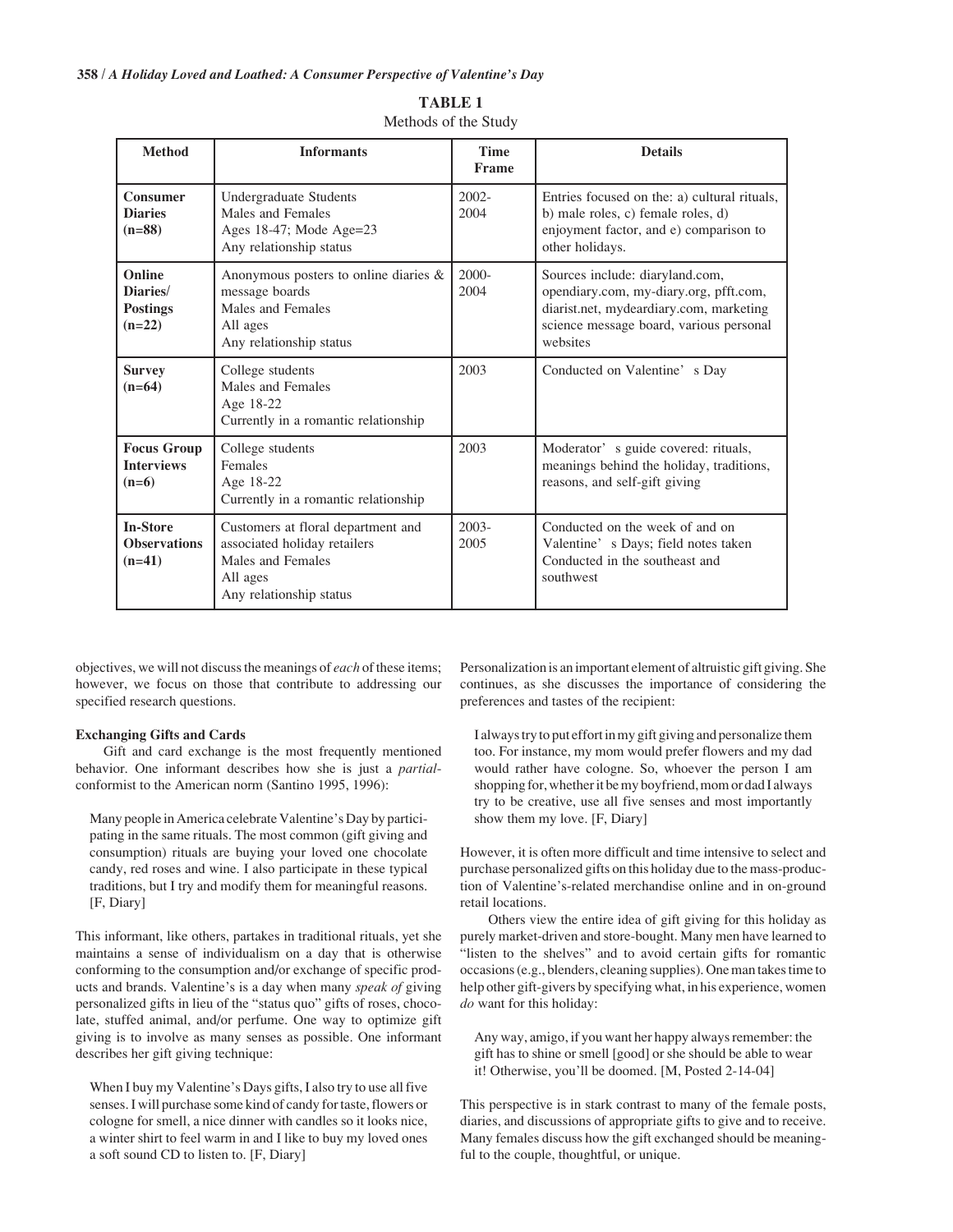**TABLE 2** Valentine's Holiday Consumer Behaviors & Rituals

| Category                                          | Specific Behaviors & Rituals Mentioned by Informants                                                                                                                                                                                                                                                                                                                                                                                                                                                                                                                                                                                                                                                                                                                                                                                                                                                                                                                |  |  |
|---------------------------------------------------|---------------------------------------------------------------------------------------------------------------------------------------------------------------------------------------------------------------------------------------------------------------------------------------------------------------------------------------------------------------------------------------------------------------------------------------------------------------------------------------------------------------------------------------------------------------------------------------------------------------------------------------------------------------------------------------------------------------------------------------------------------------------------------------------------------------------------------------------------------------------------------------------------------------------------------------------------------------------|--|--|
| <b>Exchanging</b><br>Gifts &<br>Cards             | Personalizing/non-conforming gifts, incorporating symbols (e.g., cupid, heart), decorating<br>rooms/vehicles, incorporating senses, lighting candles, sharing chocolate anything, surprising loved ones<br>with gifts or meaningful gestures, giving shiny or scented gifts, e-gift giving, preparing a special gift<br>basket, giving specific items: red roses, flowers, concert tickets, teddy bear, pearls, diamond jewelry,<br>engagement ring, chick-flicks, romantic movies or television shows lingerie, candy, diet candy, Spa<br>Sydell half-day certificate, framed picture of the couple, car, new house, gifts for pets. Cards:<br>personalizing, cutting out hearts, using artsy/crafty Valentine' s, exchanging cheesy store-bought<br>Valentine's, writing poetry, expressing true romantic feelings in a card, sending e-Valentine's,<br>exchanging Valentine's with other singles, sending secret admirer cards, naming the "Hallmark<br>Holiday" |  |  |
| <b>Showing</b><br><b>Affection</b>                | Sex, kissing, making out, acting sensual, making loved ones feel special, slowing down, building a fire,<br>cuddling on the couch, going on a date, romantic getaways, getting in the mood, love-making,<br>celebrating love, spending time alone, enjoying each other' s company, staying in together, avoiding the<br>crowds, emphasizing commitment to one another, renewing vows, proposing, celebrating a romantic<br>anniversary, getting married, snuggling, reading to each other, being grateful for each other, displaying<br>affection, reminding friends and family they are loved, playing a game                                                                                                                                                                                                                                                                                                                                                      |  |  |
| Going<br>Out                                      | Nice restaurant, going to the ballet, parties, get-togethers, singles parties, fraternity date nights, hiring a<br>sitter and escaping out, movies, theatre, concert, shopping, carriage rides, clubs, bars, spa getaways,<br>weekend vacations, anti-Valentine' s parties, going to virtual spaces: e-dating sites, singles chats,<br>Valentine chat rooms, message boards                                                                                                                                                                                                                                                                                                                                                                                                                                                                                                                                                                                         |  |  |
| Preparing &<br>Consuming<br>Food/<br><b>Drink</b> | Preparing romantic food, heart-shaped sandwiches, actually cooking in lieu of fast food, cooking surf-n-<br>turf, aphrodisiacs, drinking expensive wine, drinking champagne, eating candy, candy hearts with<br>messages, eating chocolate, avoiding cheap chocolate, eating alone, eating desserts, whip cream,<br>avoiding overcrowded restaurants, having candle-light dinners on the back porch, picnics, expensive<br>dinners                                                                                                                                                                                                                                                                                                                                                                                                                                                                                                                                  |  |  |
| Grooming<br>&<br>Clothing                         | Wearing certain colors (i.e., red, pink) of lingerie and/or clothing, wearing pretty underwear, wearing<br>heels, planning what to wear in advance, buying a new outfit, wearing sexy clothes, wearing a themed<br>tie, putting on a cute outfit, getting dressed up to go meet singles, taking time off to groom, bikini and<br>leg waxing, spending extra time on make-up, tanning, spray-tanning, getting a special hairdo, applying<br>manicures/pedicures in pink or red, actually showering and brushing teeth, applying lotions and glitter,<br>beautifying the entire body, looking better than other females, applying a temporary heart tattoo, wearing<br>extra perfume, working out, shaving chest hair into a heart shape                                                                                                                                                                                                                              |  |  |

Some males mention that the Internet makes it much easier to give feminine gifts (e.g., lingerie). These males share that they are uncomfortable spending time in a women's lingerie store, such as Victoria's Secret, aside from feeling that they make the women shoppers uncomfortable. One male reports that he actually enjoys giving lingerie—if it is purchased on the Internet:

Yeah, I enjoy the experience of buying a gift online. It makes it more efficient. Victoria's Secret it is easier to go to online. Call me crazy. It is easier to do it online. [M, Diary]

Some informants also use the Internet to send online greeting cards for this holiday to friends and family members in certain situations. However, others choose to send an e-gift card:

I wouldn't ever buy a card online and send it online (like an Ecard), but I would buy a greeting card to have sent along with the gift. But if the gift card was a free E-card, then, yeah (I would send it), that's not a problem. I don't mind even just putting in a little note, five or so words in a message, that comes along with the gift when it is sent. I would even pay a couple dollars extra to make that message longer. [M, Diary]

To this informant, e-cards with gifts are an important part of the gift exchange and even worth paying a premium for; however e-cards should be free. Traditional, paper greeting cards (store-bought and homemade) are discussed as the more common form of card exchange among romantic partners. In general, these gifts and cards are a vehicle of showing affection.

# **Showing Affection**

A key group of behaviors involves showing affection. Informants discuss relaxing with loved ones as a way of sharing affection. Whereas some individuals involve themselves with "holiday hype", one young woman shares how she likes to slow down with loved ones on this holiday:

Even though Valentine's Day is not necessarily about gift giving I enjoy the holiday every year just for the sole purpose that I get an extra chance during the busy year to let my loved ones know I care and have a nice dinner and celebrate each other's love. My fondest memories of Valentine's Day is every year building a warm fire after dinner and relaxing with each other. [F, Diary]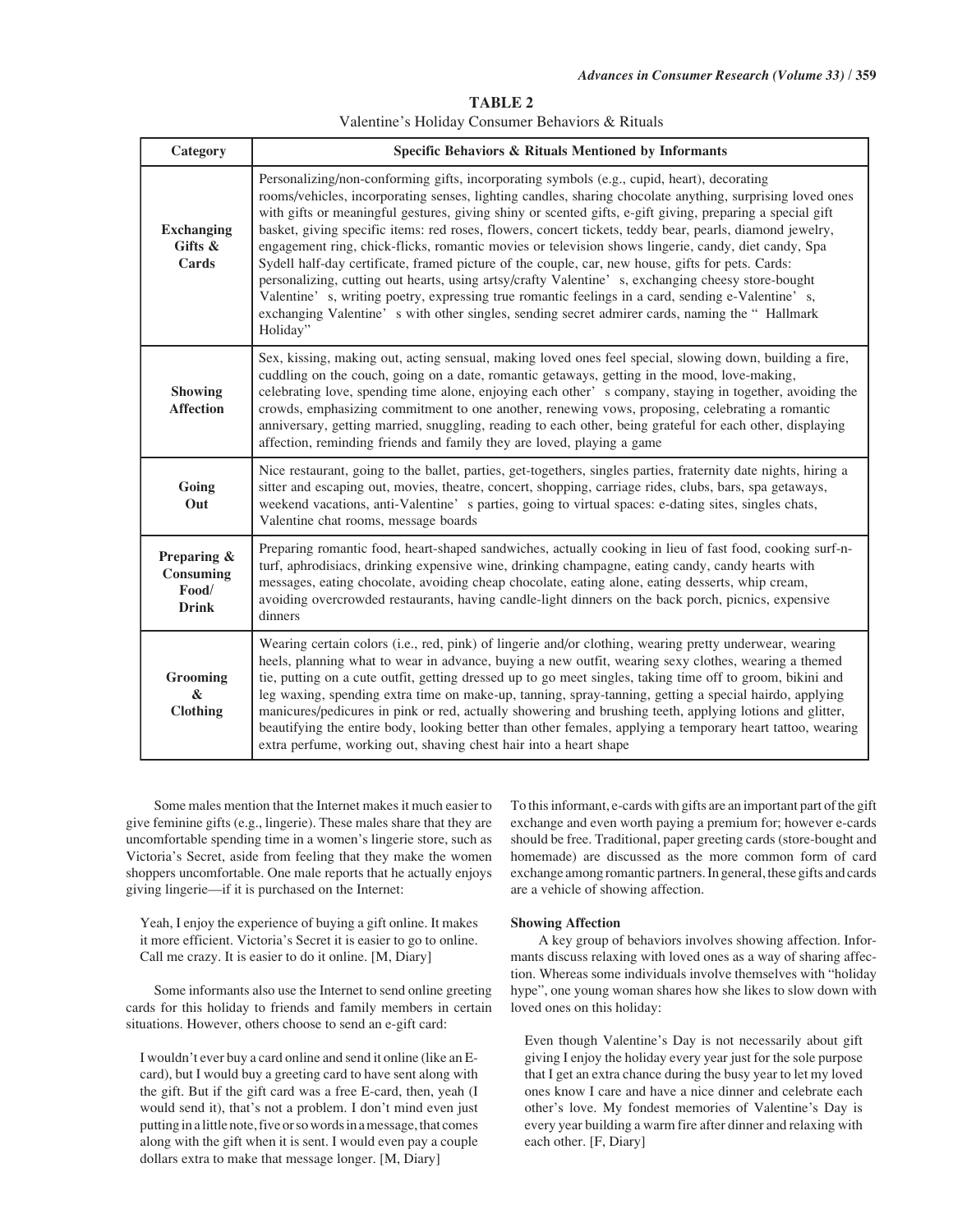# **360 /** *A Holiday Loved and Loathed: A Consumer Perspective of Valentine's Day*

Kissing, making out, love-making, and sex are other behaviors informants commonly share as a way to show affection to loved one(s) for this holiday. This is one example of "celebrating" the holiday in the private sphere.

For those in and out of romantic relationships, more daring behaviors take place on Valentine's Day. This holiday makes it more appropriate to be direct with affection. This day is different:

There is a sense of magic, excitement, and romance. [F, Diary]

On this day, some take initiative to rekindle a relationship or connect with someone new:

It can be a day to try to find a loved one. It is a day when a secret admirer might emerge*.* [M, Diary]

It is the holiday that entices some to come forward with their romantic feelings.

#### **Going Out**

Although many celebrate the holiday intimately at home**,** a common Valentine's-related behavior entails "going out". Many informants discuss going out on dates in the public sphere (e.g., movie theaters, parks, restaurants). Many singles choose to spend the holiday at singles events or with a group of other singles. This is one day where singles seek each other's company:

Singles might sit around in a group, watching movies or feeling sorry for themselves. Or, they might find a way to celebrate the day. [F, Diary]

One informant tells how this is the *one* night he is sure to go out to meet someone, because other singles are out celebrating, while the couples are home together.

## **Preparation and Consuming Food/Drink**

Whereas many consumers go out and celebrate over dinner in a restaurant or café, others celebrate the holiday by preparing and consuming food and drink in the privacy of the home. Some consumers share that romantic dinners at home have the benefits of saving money, avoiding risks from drinking and driving, and have a comfortable and personal atmosphere.

Some of the more commonly exchanged and consumed items for this holiday are sweets and chocolates. Women often receive sweets on this day, and this consumption ritual is based on the assumption that women go weak for sweets (see Barthel 1989; Belk and Costa 1999). Some do not just like chocolate—they LOVE it. Such instances may explain why sweets are a common gift to women on Valentine's Day. As one woman explains:

It's not just candy. I have a fatal weakness for desserts. I love ice cream, cakes, pies, pastries, chocolate, fruit, and most other sweets with a passion. Whenever I go to a moderately nice restaurant, I'm mostly thinking about the dessert I could get at the end of the meal if I'm not too full. At Italian places, I dream of espresso pie and tiramisu, and most restaurants have good cheesecake. If it's homemade and comes in a pool of raspberry or chocolate sauce, I go weak at the knees. [F, Posted 2-14-03]

Such information may be of interest to men, as it appears that this woman would be pleased with gifts of chocolate just as much as expensive jewelry or roses. She is disappointed that her husband does not love sweets. It is not from the dieter's viewpoint (i.e., it is unfair that he goes without sugar cravings), but from the pity-filled perspective that he is truly missing out on one of life's finer things:

It's a little disheartening that my husband doesn't share my love of sweets. He will happily eat ice cream or cheesecake or apple pie, but he doesn't seem to savor it, and really look forward to the next time the same way I do. The power sugar holds over me doesn't hold him. Some people in my situation would envy his self-control and lack of need of candy, but I just pity him, knowing he'll never understand what it's like to be in love with it. [F, Posted 2-14-03]

Just as chocolate and candy are frequently mentioned, red wine and champagne are the beverages many informants associate with the holiday. Wine is even a part of grooming rituals for some individuals on this holiday.

## **Grooming and Clothing**

One grooming behavior of note is the act of "primping and priming", or taking extra effort to look one's best. In the group interviews, the females discussed how grooming efforts on this day are much different from their everyday rituals. One woman spent hours beautifying herself for her new boyfriend:

I was so nervous getting ready for Valentine's Day when I first met my boyfriend, I literally attempted to calm my nerves by drinking a couple glasses of wine, and then beautified my entire body, from head to toe. [F, New; FGI]

Such a lavish grooming ritual may be more common for young women in new relationships. One woman, in a more established relationship explains that she no longer performs extraordinary grooming rituals:

I love my boyfriend dearly, but I don't think it is necessary to buy a new dress to wear for one night like I would have for the first Valentine's Day that we spent together! We tend to use the money that I would have spent getting my hair and nails done on something that we can both share together, like a really nice dinner. [F, Longer-term; FGI]

Unlike the young woman who shunned the need to buy a dress, another informant was proud of both her recent purchase and the way it complements her "purchased" skin tone:

I bought a new dress, but I had to make sure that it was classy but sexy at the same time. I made sure I had a nice color by going to the tanning bed a couple weeks prior to Valentine's Day. [F, New; FGI]

Such women in new relationships were *especially* eager to share their preparation rituals, and the session transformed into a "competition." Many of the young women spoke at once, trying to surpass one another with their lavish doings. One woman in a new relationship seemed confident of her extra beauty efforts, as he took time out of her school and work schedule to groom:

I had to make sure that I had time to go to the spa to "fix" my body up for Valentine's Day. [F, New; FGI]

Some men may not believe (or desire to acknowledge) the preparation that some females go through; however, informants stated that their partners were extremely pleased with the final "product."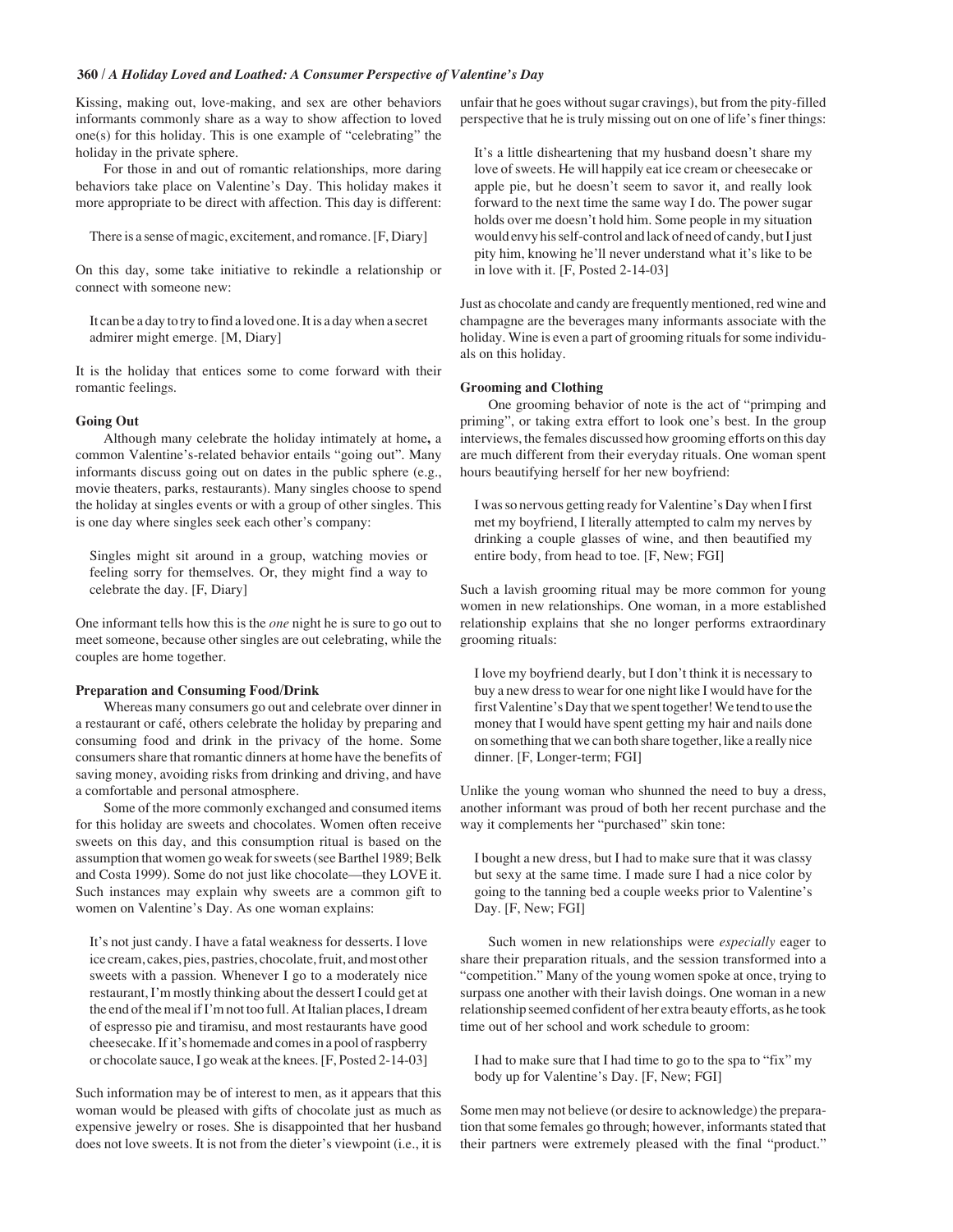We now consider the underlying meanings and emergent themes associated with these behaviors.

# **RQ2: WHAT ARE SOME KEY CONSUMER MEANINGS AND EMERGENT THEMES ASSOCIATED WITH THIS HOLIDAY?**

The key meanings and themes we discuss here include: "love, affection and intimacy", "altruism", "mutual expectations", "selfgifts", and "negative feelings". Other themes (e.g., commercialism) are discussed in the section related to our third research question. We begin with the "positive themes" and then discuss more negative aspects of Valentine's Day.

#### **Love, Affection and Intimacy**

One key meaning of Valentine's Day is the showing of love, affection, sharing intimacy, and sex. In the public sphere, kisses, hugs, and hand-holding in public are more common on this day; public displays of affection are sightings that many have come to expect on February 14th. In the private sphere, this holiday celebrates romantic love and intimacy. For some, it is a time set aside for sex:

It is the holiday to stay in and share intimate times and sex. [F, Diary]

Valentine's means displays of love, affection, and care. [F, Diary]

Informants often associate the holiday with *all* loved ones (e.g., family, friends, significant-other):

Valentine's Day is a time for love and affection. I do not know anyone who wants to spend Valentine's Day alone. I love to spend my Valentine's Days with the person I am dating or my family. I love buying and giving gifts during this holiday but the most important thing is being with the people I care about and love. [F, Diary]

Family, specifically, is often mentioned as an important part of the holiday. Important family members include parents, siblings, and grandparents. Many phone calls and letters for this holiday are not just for romantic loved ones, but also for such family members.

#### **Altruism**

Altruism, or voluntary giving which is not directed at gain, is a key Valentine's Day theme. Motivations for gift giving in a romantic relationship change with time, and altruistic gifts may extend the relationship (Huang and Yu 2000). We find, for instance, that males in a longer-standing relationship have positive feelings for this holiday stemming from altruistic motives and love. Polonsky et al., however, find that "the altruism motive was rarely found to occur independently amongst young males, especially with relationships that have been established for periods longer than six months." (Polonsky et al. 2000, p.1003)

We find a similar phenomenon in responses from women. Women in a longer relationship were more likely to share selfless giving than the women who were involved in a fairly new relationship. Past studies (e.g., Huang and Yu 2000; Polonsky et al. 2000)

also found altruism is positively related to relationship length. However, those studies focused on males' gift-giving; our findings extend to women as well. Altruistic motives are apparent with males and females and underlie behavior for this holiday.

#### **Mutual Expectations**

Childhood experiences play a large role in shaping adult Valentine's expectations. Early memories of the day evoke images of elementary school and the parties, arts and crafts, candy, time off from schoolwork, and egalitarian exchange of Valentine's cards. Time off from schoolwork is more common on Valentine's Day in public elementary school, because of the secular association with the holiday, as compared to the policies that limit celebrations of religious holidays (e.g., Christmas, Easter) during class time. Because of such strong, early-rooted influences, consumers build up high expectations for the day. As a result, consumers enter their teenage years with high expectations. Such heightened expectations may lead to disappointment (e.g., by teenage females who expect uninformed young males to shower them with gifts and affection).

These expectations are mutual; over half (53%) of the males and 63% females in our survey expect a gift(s) from their significant other for the holiday. Heightened female expectations might be associated with the fact that women receive more gifts than they give on Valentine's Day (Goodwin et al. 1990). A further explanation may be that women see themselves to be gift-receivers more so than givers on this day. However, males do view the lack of gifts received as a negative factor associated with the holiday (Otnes et al. 1994).

Interestingly, a higher percentage of males and females in a new relationship expect gifts, as compared to those in a more established relationship. As the duration of the relationship increases, both men and women expect fewer gifts from their partners. As both partners may begin to feel comfortable and confident in the relationship, they may not feel the need to impress the other, as with self-gifts.

#### **Self-Gifts**

 Self-gifts are gifts that are given to oneself to try and appear more attractive in their partners' eyes (Huang and Yu 2000). Examples of "self gifts" include perfume, cosmetics, and lingerie. We find that more of the women in a *new* relationship indulge in self-giving. This could be explained by the negative relation between relationship length and pressure to look "perfect". Valentine's Day is viewed as one of the most romantic times of year, and women who spend this day with someone special for the first time often go to greater lengths to "prepare themselves". Females speak of these self-gifts as a way to make themselves "absolutely irresistible" for their partner.

#### **Negative Feelings**

Not all informants hold the same warm feelings for the holiday; some consumers "can't stand this day of love." Past studies have suggested that men are primarily the ones with "anti-Valentine" feelings; however, there are expressive females speaking out and sharing their distaste for this love-oriented day. One woman turns to chat rooms and message boards when her misery needs company:

I've spent this valentines surfing the net, looking for sites about love sucking! My bou of 4 years broke up about 1 month ago, he is with someone right now...DEATH TO VALEN-TINES! [F, Posted 02-15-00]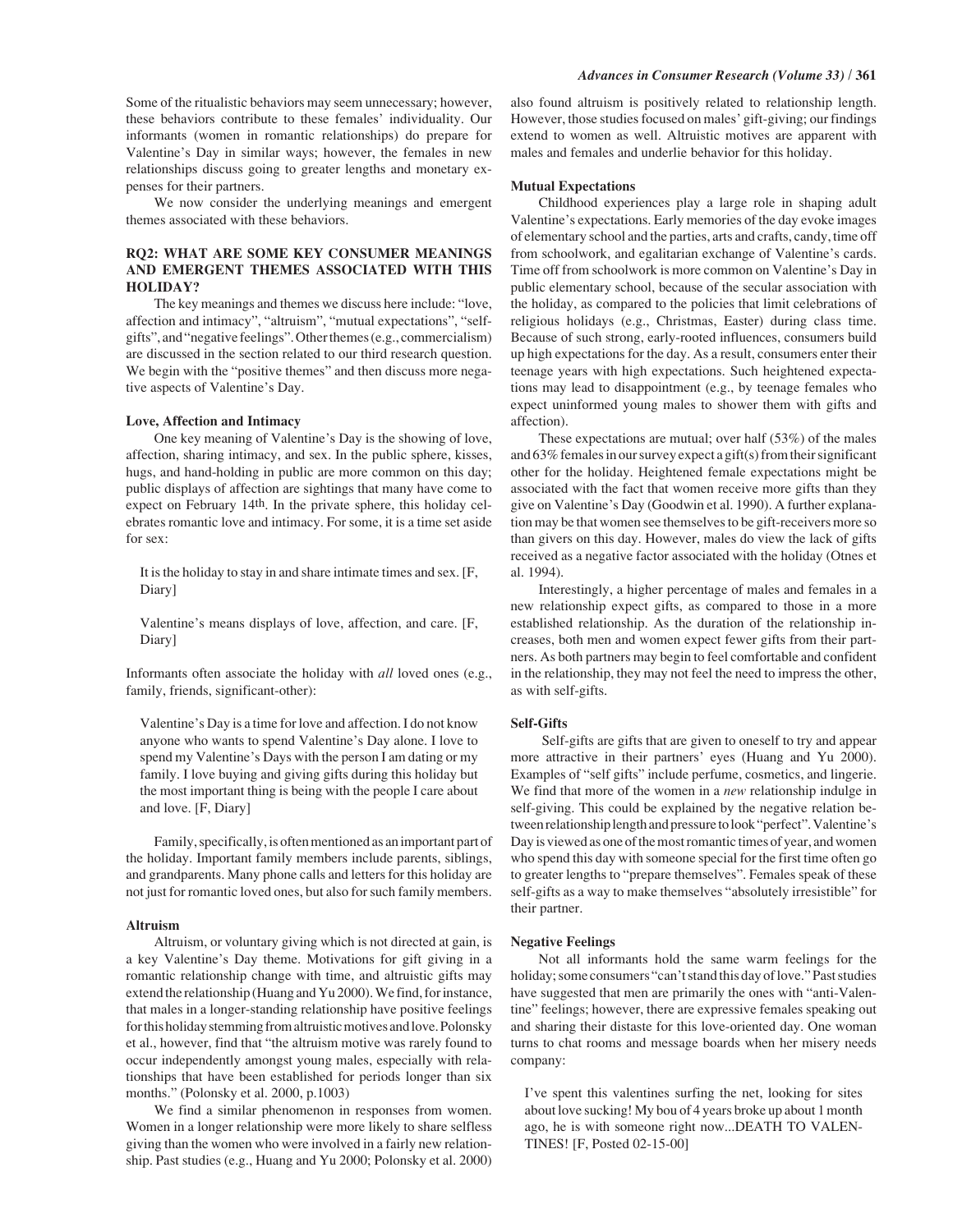# **362 /** *A Holiday Loved and Loathed: A Consumer Perspective of Valentine's Day*

Another young woman encourages others to send hate mail instead of "happy-grams":

I want to urge everyone to join me in sending hate mail instead of Valentine's on this wonderful day. It makes you feel better. I promise. [F, Posted 02-15-00]

However, another woman shares her suggestion of getting rid of the day completely:

I always used to hate this holiday, and my friends told me I was weird- but now I know I'm not alone! Abolish Valentine's Day! [F, Posted 02-11-00]

Yet, some individuals just have problems in the way society interprets the holiday—or, they do not think it is a holiday at all:

I hate Valentine's Day because all those people in love think that it is a real holiday and it's not...it is a time of the year that everyone who is in love gets stupid and all mushy while the rest of us get left out yet again and we are forgotten about just because we haven't found the one...this sucks…! [M, Posted 02-04-00]

A theme we see often is that informants do not think that love is to be shown on "this day and this day only". The following men seem to have more of a problem with it being *the* day for showing love:

I hate Valentine's Day, because...I don't know. I think, if you love someone, you don't need a special day to show it. Every day is suitable for this. [M, Posted 02-15-00]

Some of this dislike for the holiday (and what it represents) stems from unfulfilled expectations. Not getting a gift, "the right" gift, or desired attention often leads to disappointment. Self-esteem may fluctuate on Valentine's Day, as some get a boost or a threat to their self-esteem. We now consider the role of marketing communications on consumer expectations and experiences for this holiday.

# **RQ3: WHAT ROLES DO MARKETING COMMUNICA-TIONS PLAY IN SHAPING THE HOLIDAY?**

Marketing communications play a role in shaping feelings of materialism on one hand, and togetherness on the other. Marketing communications also contribute to gender roles for this holiday. We begin by discussing some observations of in-store marketing communications practices, and then discuss some roles that various forms of marketing communications play in fostering materialism, togetherness, and gender roles for the Valentine's holiday.

In-store displays sometimes start appearing months prior to February 14th. Our observations in floral departments and retailers that cater to the holiday include: multiple red and pink displays, including balloons, a "Valentine's Day Gift Center" banner, and extra options for floral and gift-wrap arrangements. Such a promotional arrangement attracts mainly men, who often purchase flowers, a card, chocolates, a balloon, and/or another small gift all at once. In turn, we see that few females come seeking gifts. Interestingly, there were no masculine items in the area.

One of the most traditional gifts for this holiday is a dozen red roses. However, some specifically requested something different:

I need a really nice arrangement for my girlfriend— but rather than roses, can you use tulips instead? [M, Observation]

To further individualize the gift, the saleswoman asked:

Have you two been together for a while, or is this the first time you would be purchasing flowers for her? I need to know so I can pick the right colors for the arrangement. Normally, red symbolizes love... [F, Observation]

He jumped in:

Yes! (pointing to a peach shade) That would be perfect, since my girlfriend prefers softer colors instead. Also, I really don't have a limit on how much the flowers cost. This is the first time I'm buying flowers and I want it to be nice. [M, Observation]

Here, price is a proxy for quality. He was willing to pay for "the best". He described his spending limit as:

As much as it takes to satisfy my girlfriend! [M, Observation]

Another observed customer described how he begins saving months in advance, because he expects a considerable financial burden for this holiday. Marketing efforts also entice women to spend, among other enticements:

Marketing gets me "in the mood", and causes me to buy more stuff than I normally would. For example, I bought Valentine cards for everyone in my family and all of my friends. [F, Diary]

#### **Fostering Materialism**

Valentine's Day has a materialistic aspect that is reflected in the multitude of ads, public relations material, in-store displays, and e-communications that remind consumers to purchase something for their loved ones. Recall we found that both women and men expect to receive some sort of gift. Some consumers overtly trace these mutual expectations to marketing communications. Recall that some consumers express negative feelings toward this holiday. Some explicitly attempt to avoid marketers' influences. One way is via the exchange of non-marketed, "hand-made" gifts (e.g., homemade dinners, massages, original song lyrics, homemade cards). However, traditional store-bought goods or services (e.g., restaurant meals, massage certificates, CDs, greeting cards) are mentioned by the majority of informants. Some individuals aspire to share luxurious items and brands (e.g., Tiffany & Co., Godiva) with their loved one, as ad images suggest. However, not all informants associate Valentine's marketing communications with materialism. Instead, they notice the "togetherness" reflected in marketing communications.

#### **Fostering Togetherness**

Marketing communications foster a sense of togetherness for some. Images often depict lovers spending time together. One informant recognizes the meaning of showing such images, and how she now appreciates this holiday's meaning:

Having people around to share special occasions leaves a much stronger impact in one's life rather then receiving material things. Every year on Valentine's Day, I have a nice breakfast with my mother and father and then a romantic dinner with the person I am dating… that way I can spend a little time with everyone that I love. [F, Diary]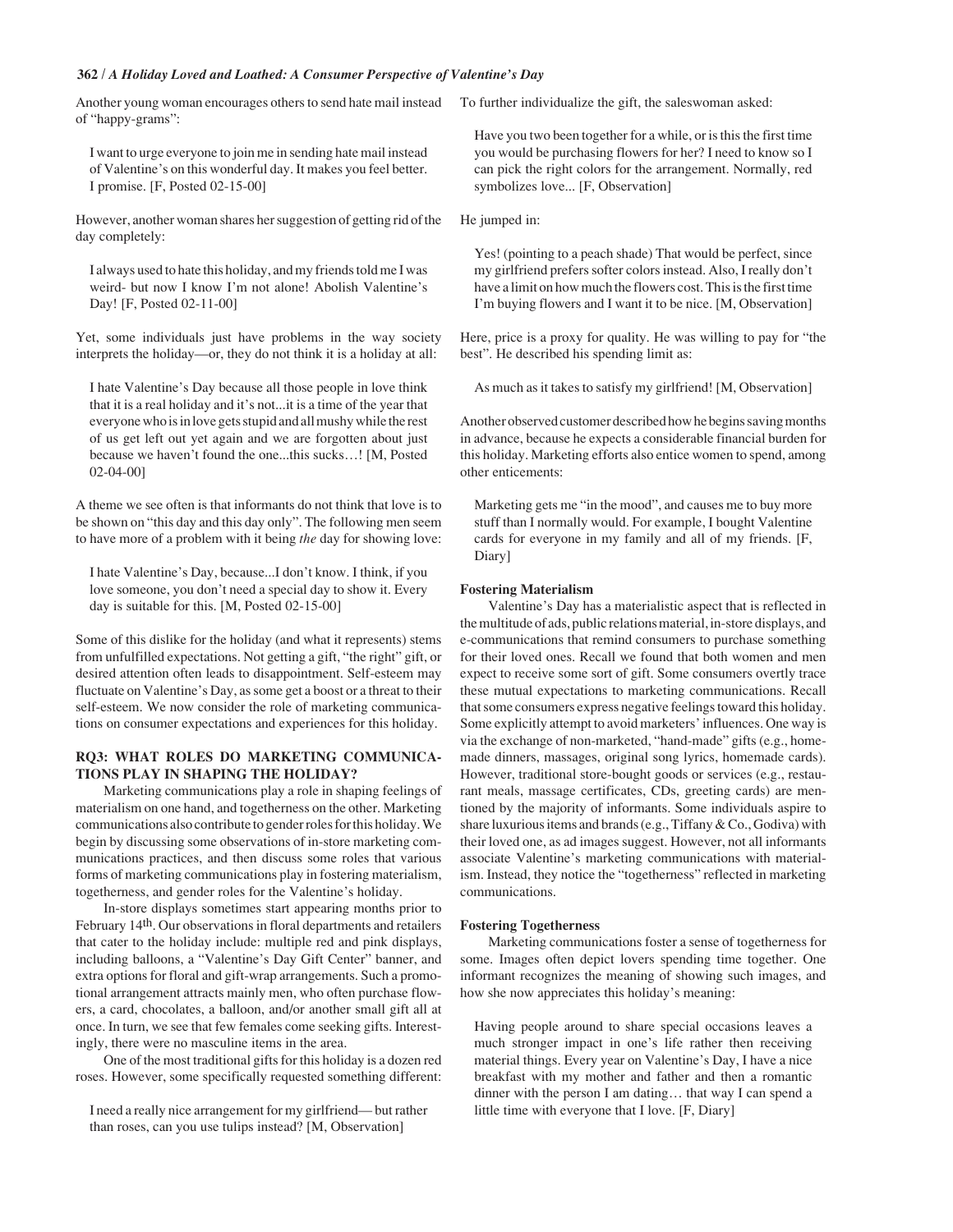For some, the shared gifts, food, and drink, are a vehicle of spending quality time and showing affection with loved ones and nonmaterialistic in nature.

A formal engagement is a symbol of togetherness. Some ads suggest proposing on this day. One male even recalls the advertiser:

Every Valentine's Day this one jeweler, the Shane Company, I think, calls out for men who are in relationships and suggests we come to their store and buy a ring. I don't want some businessman telling me that it is time to propose! [M, Diary]

The Valentine's season is a popular time for advertising engagement rings and wedding goods. To some informants, a diamond ring (and the future marriage that it symbolizes) is the ideal exchange. One informant had a day to remember. She is happy to share her story, as well as glimpses of her solitaire:

We went down to Atlanta on Valentine's Day and checked into the Westin Hotel and went outside for a picnic that my boyfriend had planned. It was raining so we were carrying an umbrella. We went to a horse and buggy, to which I was very surprised, and rode around Atlanta. We got off at Centennial Olympic Park and sat under a pavilion and had a salad, heartcut sandwiches, fruit, and strawberries dipped in chocolate. After lunch, my boyfriend had a velvet Godiva chocolate box (that I had asking to eat all day!) I finally go to open it, and at this point, I was thinking that he might have put a ring in there, since our day had been so extravagant. I opened it and it (a ring) was not in the box. I got some chocolate and put the box down (disappointedly). [F, Diary]

#### Her diary continues:

Later, he picked the box (of Godiva chocolate) back up and asked me to see what kind of chocolate was in the center. I opened it and the ring was in there! He asked me to stand, and he got down on one knee… and asked me to marry him! I was crying and, of course, it was one of the most exciting days of my life. [F, Diary]

Upon hearing that her friend received a ring, another female responded with a half-joking tone:

You got a diamond ring—I didn't even get a card. [F, Observation]

Such sentiments are not uncommon—especially from singles on this holiday that reportedly "discriminates against" single people. To those who have negative Valentines feelings, marketing communications overtly depicting togetherness and engagements are especially irritating.

#### **Fostering Gender Roles**

Marketing communications fosters gender roles for this holiday. For example, consumers state how marketing messages suggest, imply, or state that this is a day for females. Informants reference the ads and messages that suggest pampering the female with a gift, card, dinner, and other purchased signs of affection. In turn, a somewhat common female perspective is that it is a day for female attention:

Females are supposed to be pampered and spoiled on this day. [F, Diary]

Some males perceive their gender role as a day to cater to "the ladies":

Valentine's Day is cool...since I'm a true ladies man  $\bigoplus$  It is a great day. <sup>[9]</sup> [M, Posted 5-20-04]

Other male roles apparent in marketing communications include buying, buying enough, and finding romantic activities to do. One woman realizes the pressure the hype for this holiday seems to put on some males:

There is so much hype, I think it sucks even for people IN a relationship- what should they do/buy, are doing/buying too much (for women), are they doing/buying enough (enough)? I got married on Valentines day and I remember every man invited was all smiles, because it gave them something "romantic" to do on valentines day with their partners that didn't cost them anything, and took all the pressure of them! Its embarrassing to be a marketer when you see something so commercialized, isn't it? [F, Posted 2-15-2004]

Another female shares her perception of each gender role during this holiday:

The male is the wooer. The female role is to be wooed. [F, Diary]

Although some females are "wooed", other females are anything but wooed.

This is a day for a female to have her heart broken or else have an absolutely wonderful day. [F, Diary]

It is apparent that Valentine's Day is a day of extremes—from euphoria to heartbreak.

#### **DISCUSSION**

On the surface, Valentine's Day is a simple holiday; nonetheless, there are a wide variety of behaviors, rituals, meanings, and commercial efforts associated with this day. Because this holiday is so rich in consumer meaning, we are just scratching the surface in this study. Valentine's Day rituals are constantly evolving. New traditions are added annually (e.g., e-Valentine's, speed dating).

Marketing expenditures and efforts are large, and often begin months before the holiday. Such marketing efforts often target males as potential buyers, and often make explicit suggestions or guidelines to assist them in the gift giving process. Such marketing efforts are a clever strategy, because (young) males are sometimes fertile ground—and confused about what is expected from them with respect to this holiday.

At the same time, we find evidence of consumer revolt. Many consumers go out of their way to avoid "stereotypical" rituals or the mass-commercialism associated with Valentine's Day. For some, Valentine's is a season to be reminded of one's "single status" or a time of self-reflection and evaluation. For some, this holiday can be a source of obligation, self-loathing, and/or disgust. Distinct rituals are enacted for this situation (e.g., singles nights at clubs; gossiping about couples, girls' night out, self-gifts).

Consistent themes emerge in our research. For instance, we find that males often feel obligated to make significant purchases. Females tend to focus more on grooming rituals and prepare to "be wooed". Members of both sexes discuss themes of belongingness and romance. Males are inclined to use gifts as a form of nonverbal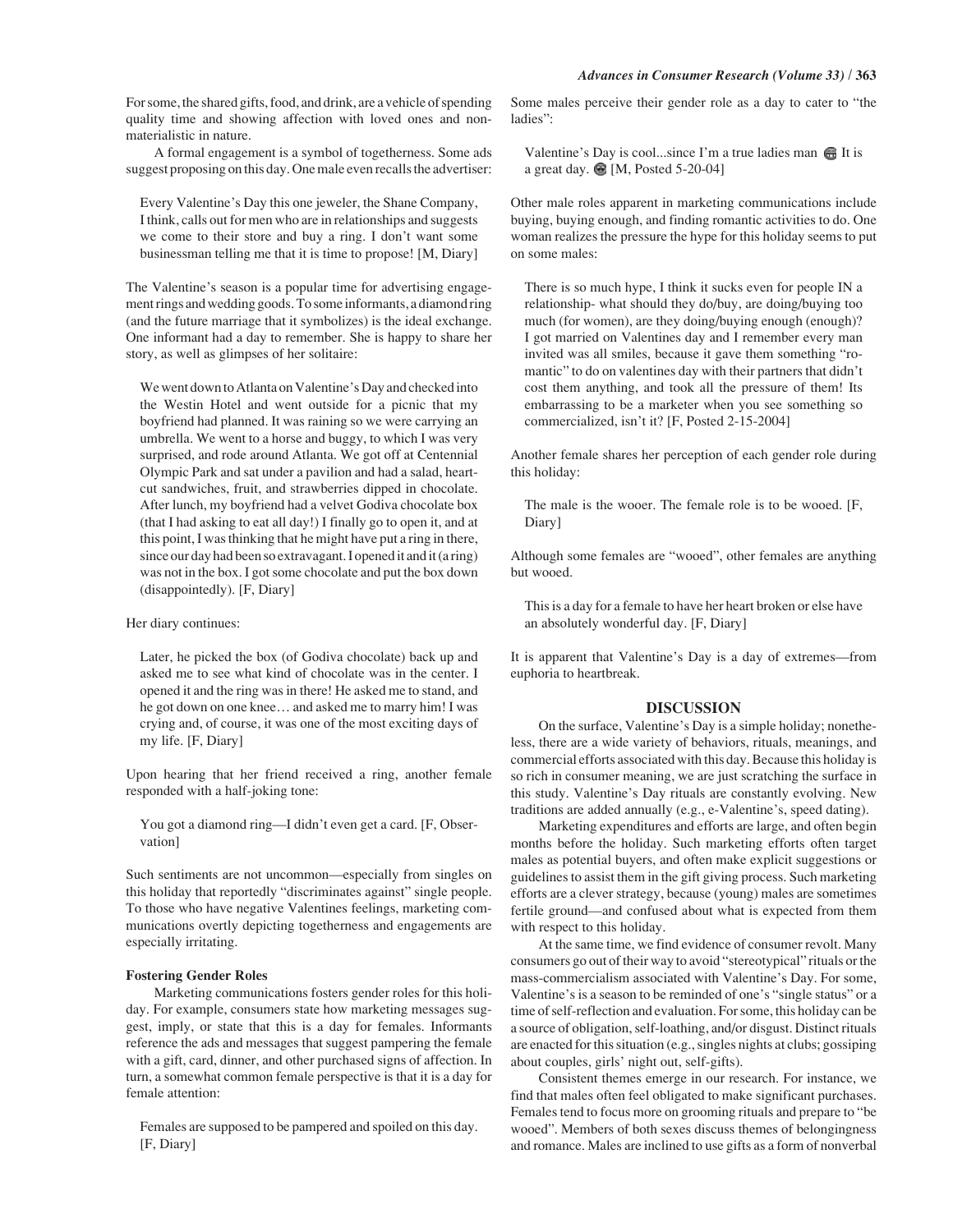# **364 /** *A Holiday Loved and Loathed: A Consumer Perspective of Valentine's Day*

communication, whereas females engage in self-gift behaviors. Females spend a considerable amount of time and money in preparation for "the day."

Limitations of our study include relatively small sample sizes and restricted geographic/demographic focus. Furthermore, most of our informants focused on heterosexual relationships. One direction for future research is to examine, in detail, other kinds of relationships. Another way to expand our focus would be to study Valentine's rituals in other cultures. For example, in South Korea, the gender roles are often reversed, and the holiday is a time for the female to provide a gift (e.g., and express her "hidden affections"). Culture and practices learned at an early age are large contributors to rituals and meanings associated with a holiday. Nonetheless, these ritual practices change and evolve over the course of a lifetime. In terms of future research, the following three questions are of interest: 1) In elementary school, Valentine's Day is an egalitarian holiday with equal exchanges of cards and gifts to both sexes. How is it, then, that all of this has changed by the adult years, which now focuses attention on the female?, 2) Why is it that females have such high expectations for this holiday?, and 3) Why is Valentine's a holiday that seems to befuddle males so much? Females seem to have firm expectations, but males (at all ages) find the "meaning" of the holiday to be elusive.

## **REFERENCES**

Barthel, Diane (1989), "Modernism and Marketing: The Chocolate Box Revisited," *Theory, Culture & Society*, 6, August, p. 429-38.

Belk, Russell W. and Gregory S. Coon (1991) "Can't Buy Me Love: Gift Giving, Money, and Gifts", *Advances in Consumer Research*, (18) Rebecca Holman and Michael Solomon, eds. Provo, UT: Association for Consumer Research, p. 521-527.

Belk, Russell W. and Gregory S. Coon (1993), "Gift Giving as Agapic Love: An Alternative to the Exchange Paradigm Based on Dating Experiences," *Journal of Consumer Research*, 20(3), p. 393-417.

Belk, Russell W. and Janeen Arnold Costa (1999), "Chocolate Delights: Gender and Consumer Indulgence," *Gender, Marketing, and Consumer Behavior: 4th Annual Conference Proceedings*, Eileen Fischer and Daniel Wardlow, eds., San Francisco: San Francisco State University, p. 179-193.

Fischer, Eileen and Stephen J. Arnold (1990), "More Than a Labor of Love: Gender Roles and Christmas Gift Shopping," *Journal of Consumer Research*, 17(3), p. 333-345.

Gillis, John (1996), *A World of Their Own Making: Ritual and the Quest for Family*, New York: Basic Books.

Goodwin, Cathy, Kelly L. Smith, and Susan Spiggle (1990), "Gift Giving: Consumer Motivation and the Gift Purchase Process," in *Advances in Consumer Research,* (17) Marvin Goldberg, Gerald Gorn and Richard Pollay, eds. Provo, UT: Association for Consumer Research. p. 690-698.

Huang, Ming-Hui and Shihti Yu (2000), "Gifts in a Romantic Relationship: A Survival Analysis," in *Journal of Consumer Psychology,* 9(3), Lawrence Erlbaum Associates, Inc., p. 179-188.

Lathed, David L. and John M. Johnson (1994), "Criteria for Assessing Interpretive Validity in Qualitative Research," in *Handbook of Qualitative Research*, ed. Norman K. Denzin and Yvonna S. Lincoln, Thousand Oaks, CA: Sage, 485574.

Mauss, M. (1925), *The Gift,* Routledge and Kegan, 1980 (translated from Essai sur le don).

Mick, David Glen and Michelle Demoss (1990), "Self-Gifts: Phenomenological Insights from Four Contexts", *Journal of Consumer Research*, 17(3), p. 322-332.

Netemeyer, Richard G., Andrews, J. Craig and Srinivas Durvasula (1993), "A Comparison of Three Behavioral Intention Models: The Case of Valentine's Day Gift-Giving," in *Advances in Consumer Research,* (20) Merrie Brucks and Deborah J. Macinnis, eds. Provo, UT: Association for Consumer Research, p.135-141.

Newman, Peter and Michelle Nelson (1996), "Mainstream Legitimization of Homosexual Men Through Valentine's Day Gift Giving and Consumption Rituals," in *Gays, Lesbians, and Consumer Behavior: Theory, Practice, and Research Issues in Marketing*, New York: Haworth Press, p. 57-69.

Otnes, Cele, Julie A. Ruth and Constance C. Milbourne (1994), "The Pleasure and Pain of Being Close: Men's Mixed Feelings About Participation in Valentine's Day Gift Exchange," in *Advances in Consumer Research,* (21) Merrie Brucks and Deborah J. Macinnis, eds. Provo, UT: Association for Consumer Research, p. 159-164.

Otnes, Cele, Tina M. Lowrey, and Young Chan Kim (1993), "Gift Selection for Easy and Difficult Recipients: A Social Roles Interpretation", *Journal of Consumer Research*, 20(2), p. 229-244.

Polonsky, Michael J., Brett Donahay, Christopher Neal, Robert Rugimbana, Trent King, Timothy Bowd, and Aaron Porter (2000), "Motivations for Male Gift Giving on Valentine's Day," in *Visionary Marketing for the 21st Century: Facing the Challenge,* p.1000-1004.

Rook, Dennis (1985), "The Ritual Dimension of Consumer Behavior," *Journal of Consumer Research* 12 (December), p. 251-264.

- Rucker, Margaret et al. (1981), "Gender Stereotypes and Gift Failures: When the Sweet Don't Want Sweets," in Janeen Costa, ed., *Gender and Consumer Behavior Conference Proceedings*, Provo, UT: Association for Consumer Research, p. 244-52.
- Rucker, Margaret et al. (1996), "Gift Giving Among Gay Men: The Reification of Social Relationships," in *Gays, Lesbians, and Consumer Behavior: Theory, Practice, and Research Issues in Marketing*, New York: Haworth Press, p. 43-56.

Ruth, Julie, Cele C. Otnes, and Frederic F. Brunel (1999), "Gift Receipt and the Reformulation of Interpersonal Relationships," *Journal of Consumer Research*, 25(4), p. 385-402.

Santino, Jack (1995), *All Around the Year: Holidays: Celebrations in American Life*, Urbana, IL: University of Illinois Press.

Santino, Jack (1996), *New Old Fashioned Ways: Holidays and Popular Culture*, Knoxville, TN: University of Tennessee Press.

Schmidt, Eric Lee (1995), *Consumer Rites: The Buying and Selling of American Holidays, Princeton, NJ: Princeton University Press*.

Sherry, Jr. John F. (1983), "Gift Giving in Anthropological Perspective," *Journal of Consumer Research*, 10(2) p. 157- 168.

Solomon, Michael (1983), "The Role of Products as a Social Stimuli: A Symbolic Interactionism Perspective," *Journal of Consumer Research*, 10(4), p. 319-392.

Wallendorf, Melanie and Eric Arnould (1991), "'We Gather Together': Consumption Rituals of Thanksgiving Day," *Journal of Consumer Research*, 18 (March), p.13-31.